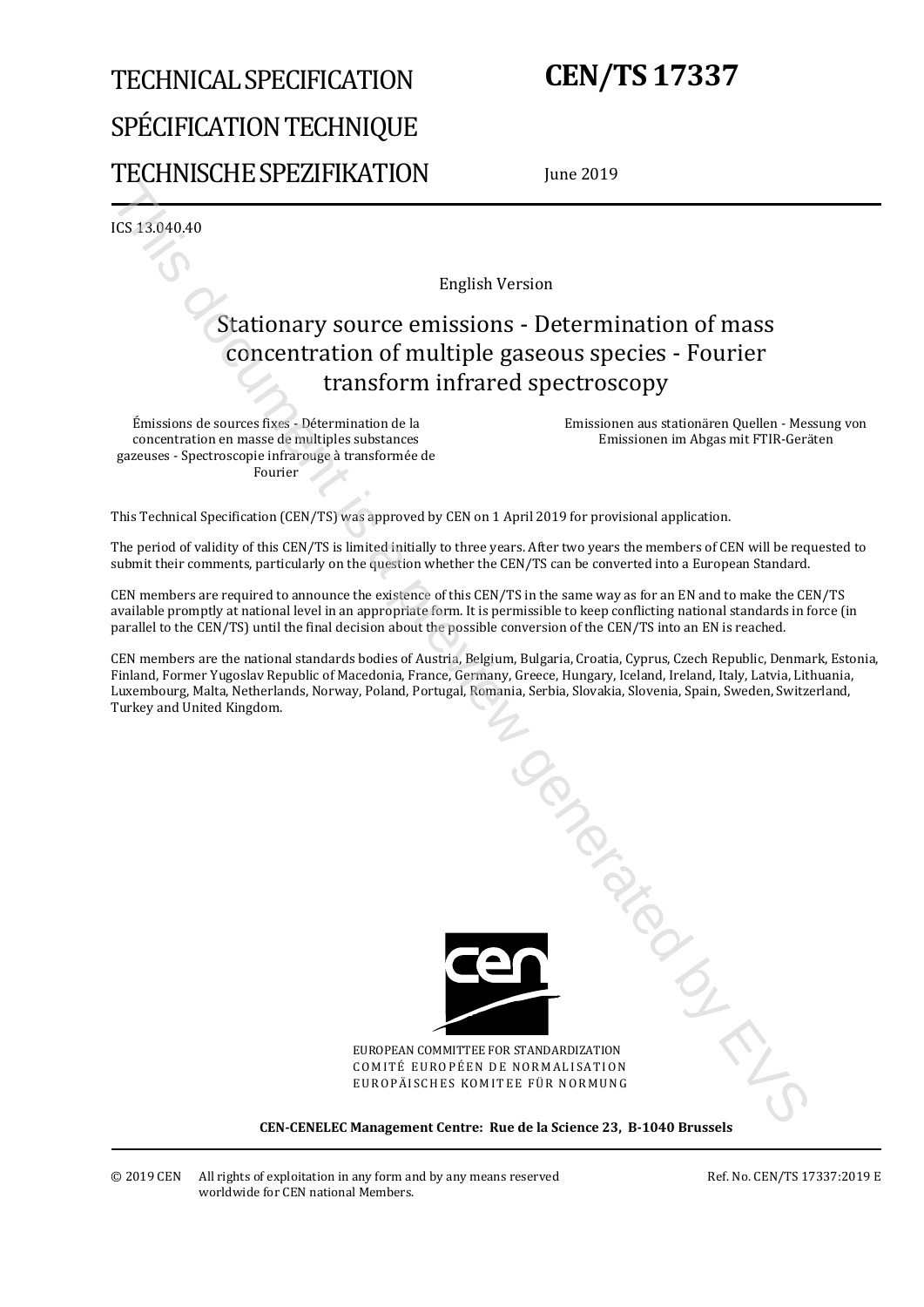## Contents

| 1                       | $\mathcal{S} \mathcal{C} \mathcal{O} \mathcal{D} \mathcal{C}$ |  |  |
|-------------------------|---------------------------------------------------------------|--|--|
| $\overline{2}$          |                                                               |  |  |
| 3                       |                                                               |  |  |
| $\overline{\mathbf{4}}$ |                                                               |  |  |
| 4.1                     |                                                               |  |  |
| 4.2                     |                                                               |  |  |
| 5                       |                                                               |  |  |
| 5.1                     |                                                               |  |  |
| 5.2                     |                                                               |  |  |
| 6                       |                                                               |  |  |
| 6.1                     |                                                               |  |  |
| 6.2<br>6.2.1            |                                                               |  |  |
| 6.2.2                   |                                                               |  |  |
| 6.2.3                   |                                                               |  |  |
| 6.2.4                   |                                                               |  |  |
| 6.2.5                   |                                                               |  |  |
| 6.2.6                   |                                                               |  |  |
| 7                       |                                                               |  |  |
| 7.1                     |                                                               |  |  |
| 7.2                     |                                                               |  |  |
| 7.3                     |                                                               |  |  |
| 8                       |                                                               |  |  |
| 8.1                     |                                                               |  |  |
| 8.2                     |                                                               |  |  |
| 8.3<br>8.4              |                                                               |  |  |
| 8.4.1                   |                                                               |  |  |
| 8.4.2                   |                                                               |  |  |
| 8.4.3                   |                                                               |  |  |
| 8.4.4                   |                                                               |  |  |
| 8.4.5                   |                                                               |  |  |
| 8.4.6                   |                                                               |  |  |
| 9                       |                                                               |  |  |
| 9.1                     |                                                               |  |  |
| 9.2<br>9.3              |                                                               |  |  |
| 9.3.1                   |                                                               |  |  |
| 9.3.2                   |                                                               |  |  |
| 9.3.3                   |                                                               |  |  |
| 9.4                     |                                                               |  |  |
| 9.5                     |                                                               |  |  |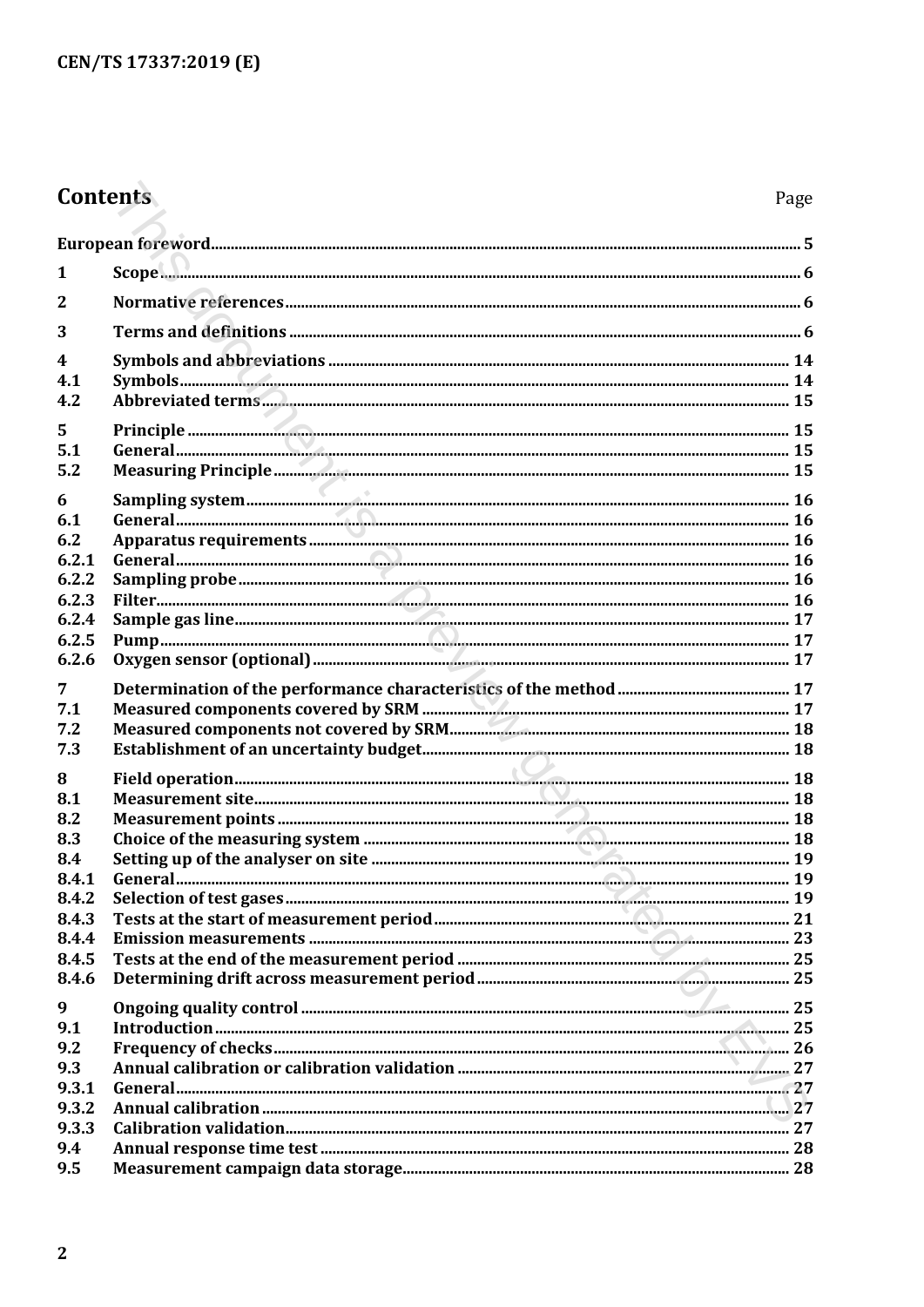| 10           |                                                                                     |  |
|--------------|-------------------------------------------------------------------------------------|--|
| 11           |                                                                                     |  |
|              |                                                                                     |  |
|              | Annex B (normative) Detection limit, computational interference and annual tests 31 |  |
| B.1          |                                                                                     |  |
| B.2          |                                                                                     |  |
| B.3          |                                                                                     |  |
| <b>B.3.1</b> |                                                                                     |  |
| <b>B.3.2</b> |                                                                                     |  |
| <b>B.3.3</b> |                                                                                     |  |
| B.4          |                                                                                     |  |
| B.5          |                                                                                     |  |
| B.5.1        |                                                                                     |  |
| B.5.2        |                                                                                     |  |
| <b>B.5.3</b> |                                                                                     |  |
| <b>B.5.4</b> |                                                                                     |  |
|              |                                                                                     |  |
| C.1          |                                                                                     |  |
| C.2          |                                                                                     |  |
| C.2.1        |                                                                                     |  |
| C.2.2        |                                                                                     |  |
| C.2.3        |                                                                                     |  |
| C.2.4        |                                                                                     |  |
| C.2.5        |                                                                                     |  |
| C.3          |                                                                                     |  |
| C.3.1        |                                                                                     |  |
| C.3.2        |                                                                                     |  |
|              |                                                                                     |  |
|              |                                                                                     |  |
|              |                                                                                     |  |
|              |                                                                                     |  |
|              |                                                                                     |  |
| C.3.3        |                                                                                     |  |
| C.3.4        |                                                                                     |  |
| C.4          | Comparison of expanded uncertainty to required measurement uncertainty 47           |  |
|              |                                                                                     |  |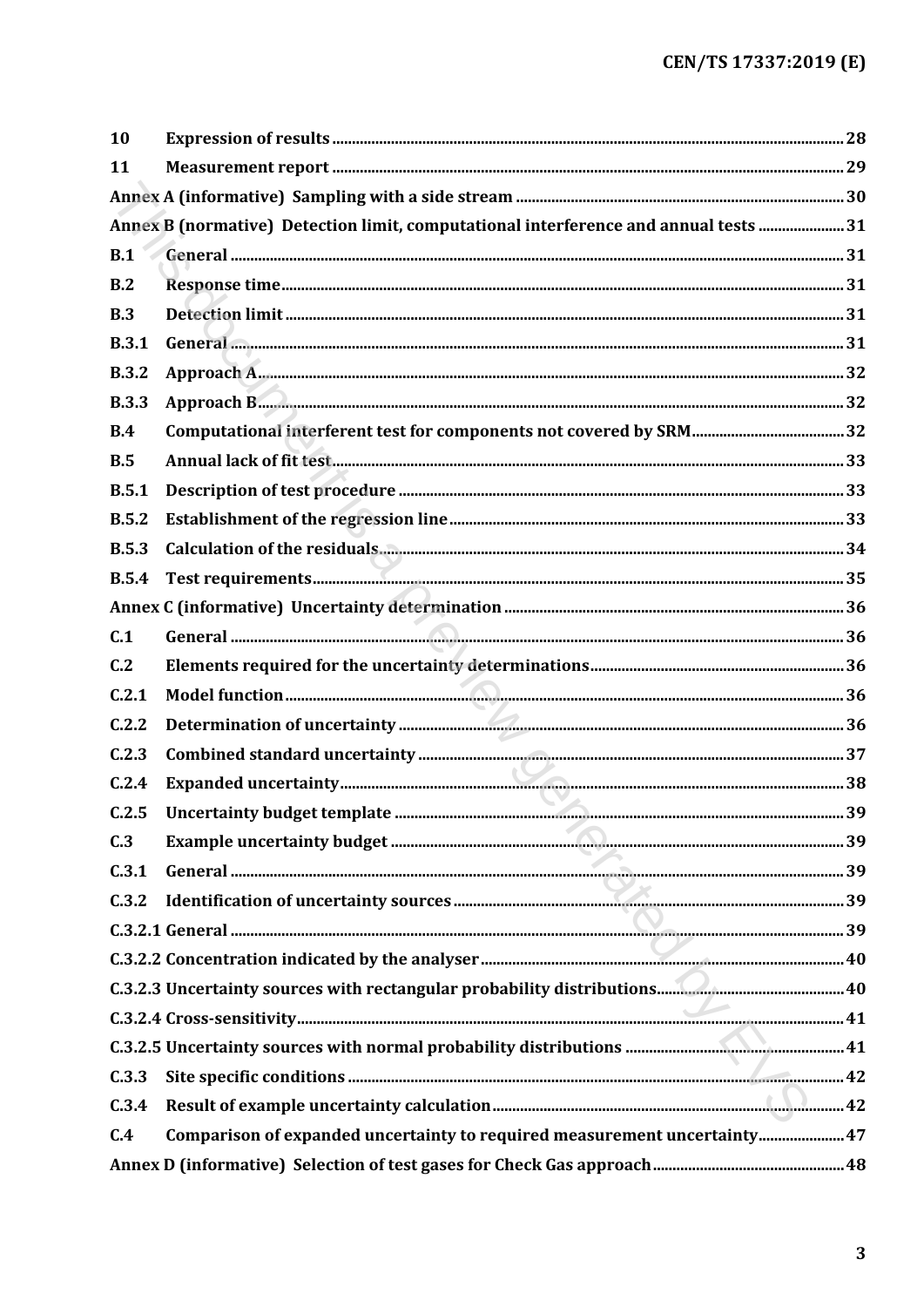| D.1             |                                                                                      |  |
|-----------------|--------------------------------------------------------------------------------------|--|
| D.2             |                                                                                      |  |
| D.3             |                                                                                      |  |
|                 |                                                                                      |  |
|                 | Annex F (informative) Calculation of the uncertainty associated with a concentration |  |
| F.1             |                                                                                      |  |
| F <sub>.2</sub> | Uncertainty associated with a concentration expressed at a oxygen reference          |  |
|                 |                                                                                      |  |
|                 | TONICONS                                                                             |  |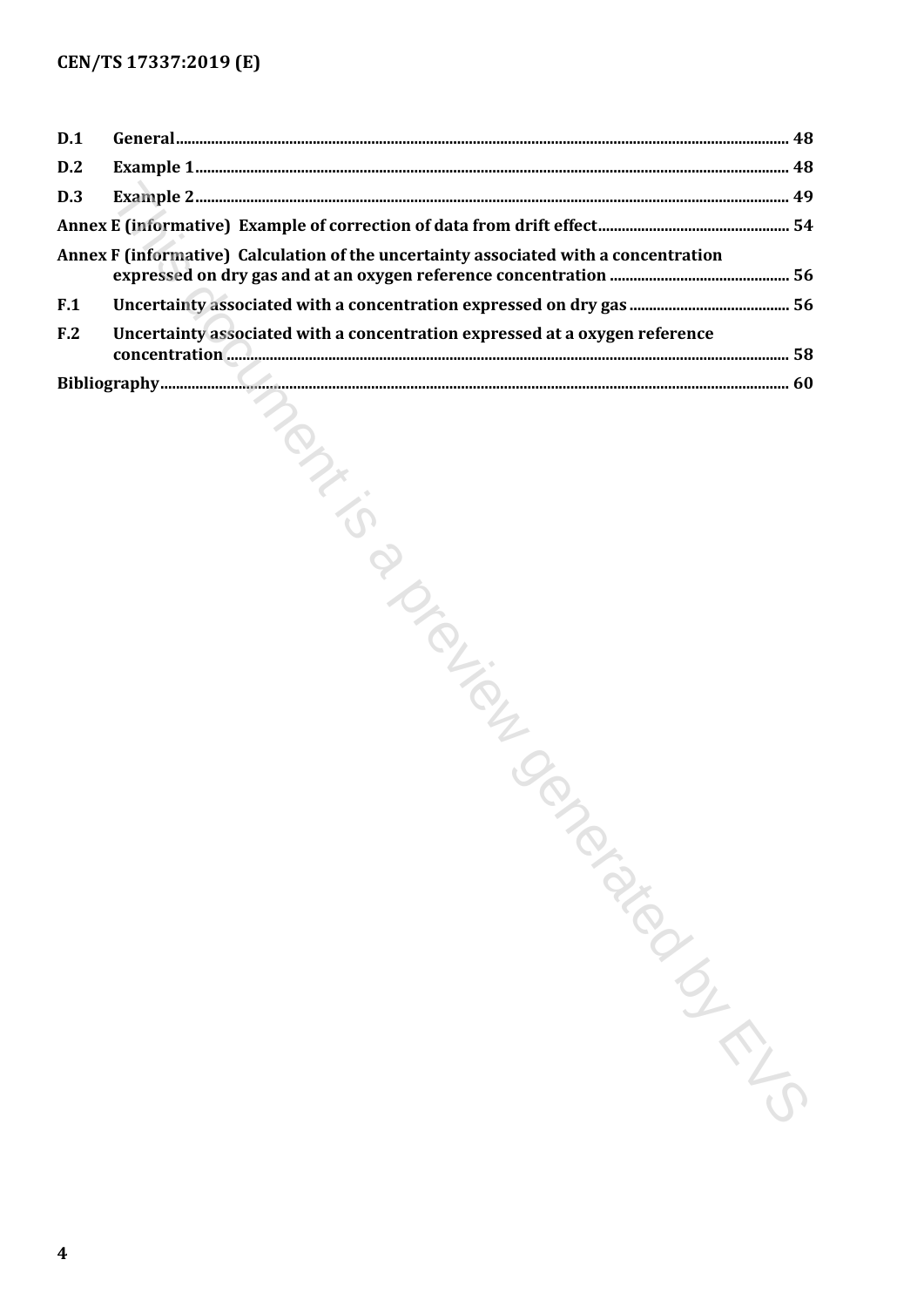## <span id="page-4-0"></span>**European foreword**

This document (CEN/TS 17337:2019) has been prepared by Technical Committee CEN/TC 264 "Air quality", the secretariat of which is held by DIN.

Attention is drawn to the possibility that some of the elements of this document may be the subject of patent rights. CEN shall not be held responsible for identifying any or all such patent rights.

According to the CEN/CENELEC Internal Regulations, the national standards organisations of the following countries are bound to announce this Technical Specification: Austria, Belgium, Bulgaria, Croatia, Cyprus, Czech Republic, Denmark, Estonia, Finland, Former Yugoslav Republic of Macedonia, Croatia, Cyprus, Czech Republic, Denmark, Estonia, Finland, Former Yugoslav Republic of Macedonia, France, Germany, Greece, Hungary, Iceland, Ireland, Italy, Latvia, Lithuania, Luxembourg, Malta, Netherlands, Norway, Poland, Portugal, Romania, Serbia, Slovakia, Slovenia, Spain, Sweden, Switzerland, Turkey and the United Kingdom. This document (CEN/TS 2337-2019) has been prepared by Technical Committee CEN/TC 2<br>quality', the secretariat of which is held by DIN.<br>
Attention'is drawn to the possibility that some of the elements of this document may be